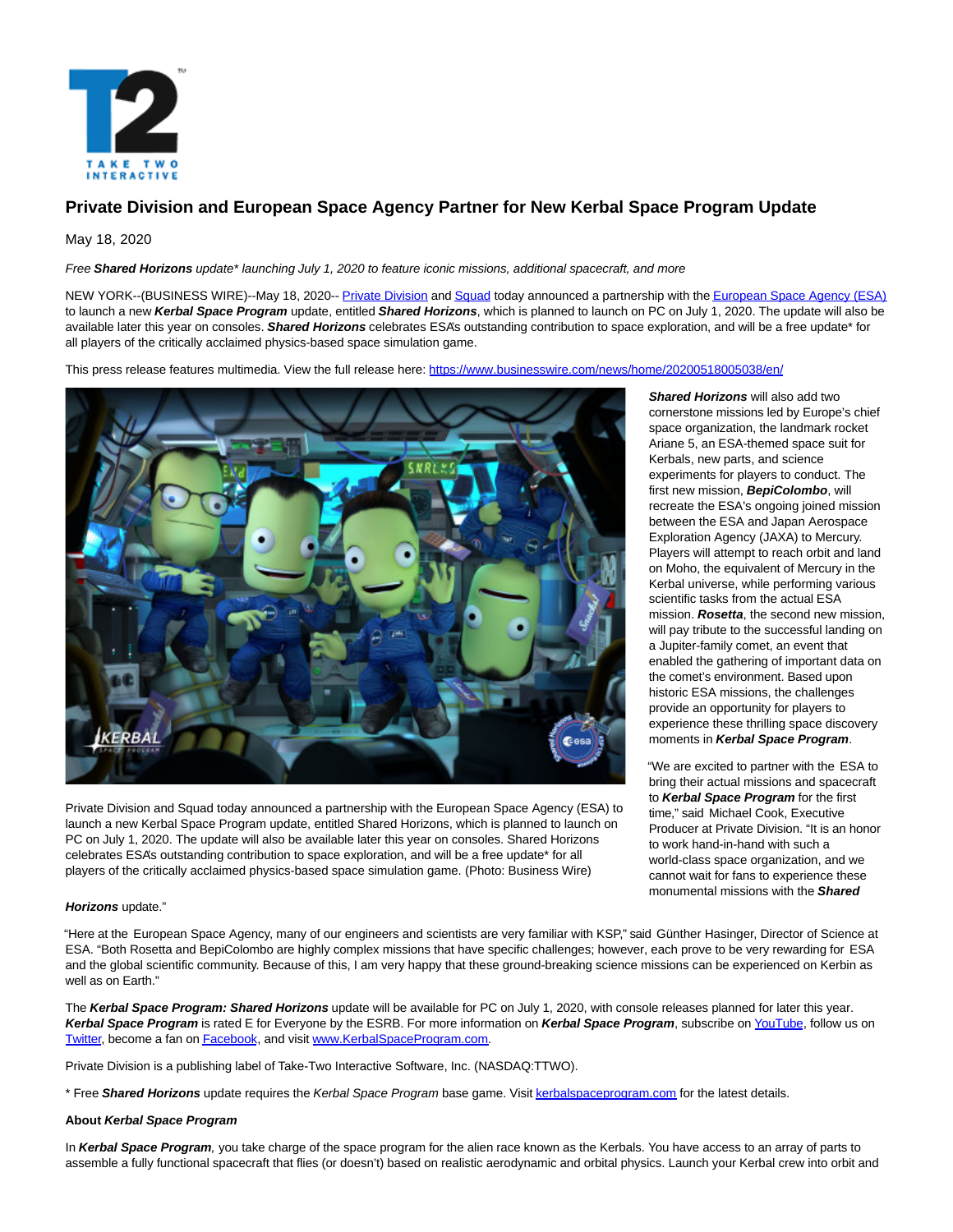beyond (while keeping them alive) to explore moons and planets in the Kerbol solar system, constructing bases and space stations to expand the reach of your expedition.

**Kerbal Space Program** features three gameplay modes. In Science Mode, perform space experiments to unlock new technology and advance the knowledge of Kerbalkind. In Career Mode, also oversee every aspect of the space program, including construction, strategy, funding, upgrades, and more. In Sandbox, build any spacecraft you can think of, with all parts and technology in the game. 

### **About Kerbal Space Program Franchise**

The original Kerbal Space Program, created and with on-going development by Squad, released on PC in April 2015<sup>\*</sup> and has sold more than 3.5 million units worldwide. The title has been widely popular with the media and consumers alike, earning a Metacritic rating of 88\*\* and a Steam user score of 93%\*\*\*. Kerbal Space Program 2 is the sequel to the original game and the second in the series for the franchise. It is being developed by Private Division.

\*Game became available through Steam Early Access in March 2013, and launched in April 2015.

\*\* [Metacritic s](https://cts.businesswire.com/ct/CT?id=smartlink&url=http%3A%2F%2Fwww.metacritic.com%2Fgame%2Fpc%2Fkerbal-space-program&esheet=52221547&newsitemid=20200518005038&lan=en-US&anchor=Metacritic&index=9&md5=2ef2419e9dd624b371bb6c22b4cd2a04)core for PC as of May 13, 2020.

\*\*\* [Steam u](https://cts.businesswire.com/ct/CT?id=smartlink&url=http%3A%2F%2Fstore.steampowered.com%2Fapp%2F220200%2F&esheet=52221547&newsitemid=20200518005038&lan=en-US&anchor=Steam&index=10&md5=fd9ed47a6ec786cc0227c0003d5039af)ser score as of May 13, 2020

### **About Squad**

Based in Mexico City, Squad are the developers of the critically acclaimed space simulation game, **Kerbal Space Program**. Comprised of an international team of talented, passionate and ambitious individuals that love video games, space, and science, they have reinvented themselves into full-time video game development.

### **About the European Space Agency**

The European Space Agency (ESA) provides Europe's gateway to space. ESA is an intergovernmental organisation, created in 1975, with the mission to shape the development of Europe's space capability and ensure that investment in space delivers benefits to the citizens of Europe and the world. ESA has 22 Member States: Austria, Belgium, the Czech Republic, Denmark, Estonia, Finland, France, Germany, Greece, Hungary, Ireland, Italy, Luxembourg, the Netherlands, Norway, Poland, Portugal, Romania, Spain, Sweden, Switzerland and the United Kingdom. Slovenia is an Associate Member. ESA has established formal cooperation with seven Member States of the EU. Canada takes part in some ESA programmes under a Cooperation Agreement. By coordinating the financial and intellectual resources of its members, ESA can undertake programmes and activities far beyond the scope of any single European country. It is working in particular with the EU on implementing the Galileo and Copernicus programmes as well as with Eumetsat for the development of meteorological missions. ESA develops the launchers, spacecraft and ground facilities needed to keep Europe at the forefront of global space activities. Today, it develops and launches satellites for Earth observation, navigation, telecommunications and astronomy, sends probes to the far reaches of the Solar System and cooperates in the human exploration of space. ESA also has a strong applications programme developing services in Earth observation, navigation and telecommunications. Learn more about ESA a[t www.esa.int.](https://cts.businesswire.com/ct/CT?id=smartlink&url=https%3A%2F%2Furldefense.proofpoint.com%2Fv2%2Furl%3Fu%3Dhttp-3A__www.esa.int_%26d%3DDwMFAw%26c%3DRKDswobrOGdp5vDCbl5XjxW8HqrsRSr80dGTvu3rE9Q%26r%3DeJlhp23XwcHMt2IduQSwu6_3zqOm0cQv4oxWxwPcpbwg7836nLWYtoC5uLnY0HPC%26m%3DOirYY3FRxObjslaZLfSr59NvjHDOOvDW7pLl4rSfvTg%26s%3Dxcr_VrnDez9mpBiAod34cZrYs-YmMVrJ0Kt168COmLs%26e%3D&esheet=52221547&newsitemid=20200518005038&lan=en-US&anchor=www.esa.int&index=11&md5=43defee4a4b089b50f7b3fdb3b609b99)

#### **About Private Division**

Private Division is a developer-focused publisher that empowers independent studios to develop the games that they are passionate about creating, while providing the support that they need to make their titles critically and commercially successful on a global scale. The Label publishes the Kerbal Space Program franchise, Ancestors: The Humankind Odyssey from Panache Digital Games, The Outer Worlds from Obsidian Entertainment, and Disintegration from V1 Interactive, with future unannounced projects in development. Private Division is headquartered in New York City with offices in Seattle, Las Vegas, and Munich. For more information, please visi[t www.privatedivision.com.](https://cts.businesswire.com/ct/CT?id=smartlink&url=http%3A%2F%2Fwww.privatedivision.com&esheet=52221547&newsitemid=20200518005038&lan=en-US&anchor=www.privatedivision.com&index=12&md5=db59e66d68b79faa704baf700e8fb1b1)

## **About Take-Two Interactive Software**

Headquartered in New York City, Take-Two Interactive Software, Inc. is a leading developer, publisher and marketer of interactive entertainment for consumers around the globe. We develop and publish products through our labels Rockstar Games, 2K, and Private Division, as well as Social Point, a leading developer of mobile games. Our products are designed for console systems and personal computers, including smartphones and tablets, and are delivered through physical retail, digital download, online platforms and cloud streaming services. The Company's common stock is publicly traded on NASDAQ under the symbol TTWO. For more corporate and product information please visit our website a[t http://www.take2games.com.](https://cts.businesswire.com/ct/CT?id=smartlink&url=http%3A%2F%2Fwww.take2games.com&esheet=52221547&newsitemid=20200518005038&lan=en-US&anchor=http%3A%2F%2Fwww.take2games.com&index=13&md5=de30925a187cc7095c48fa7ca70c20e4)

All trademarks and copyrights contained herein are the property of their respective holders.

#### **Cautionary Note Regarding Forward-Looking Statements**

The statements contained herein which are not historical facts are considered forward-looking statements under federal securities laws and may be identified by words such as "anticipates," "believes," "estimates," "expects," "intends," "plans," "potential," "predicts," "projects," "seeks," "should," "will," or words of similar meaning and include, but are not limited to, statements regarding the outlook for the Company's future business and financial performance. Such forward-looking statements are based on the current beliefs of our management as well as assumptions made by and information currently available to them, which are subject to inherent uncertainties, risks and changes in circumstances that are difficult to predict. Actual outcomes and results may vary materially from these forward-looking statements based on a variety of risks and uncertainties including: our dependence on key management and product development personnel, our dependence on our Grand Theft Auto products and our ability to develop other hit titles, the timely release and significant market acceptance of our games, the ability to maintain acceptable pricing levels on our games, and risks associated with international operations. Other important factors and information are contained in the Company's most recent Annual Report on Form 10-K, including the risks summarized in the section entitled "Risk Factors," the Company's most recent Quarterly Report on Form 10-Q, and the Company's other periodic filings with the SEC, which can be accessed a[t www.take2games.com.](https://cts.businesswire.com/ct/CT?id=smartlink&url=http%3A%2F%2Fwww.take2games.com&esheet=52221547&newsitemid=20200518005038&lan=en-US&anchor=www.take2games.com&index=14&md5=ba5f4dca5694ca8ccfd2af6c33b1c04b) All forward-looking statements are qualified by these cautionary statements and apply only as of the date they are made. The Company undertakes no obligation to update any forward-looking statement, whether as a result of new information, future events or otherwise.